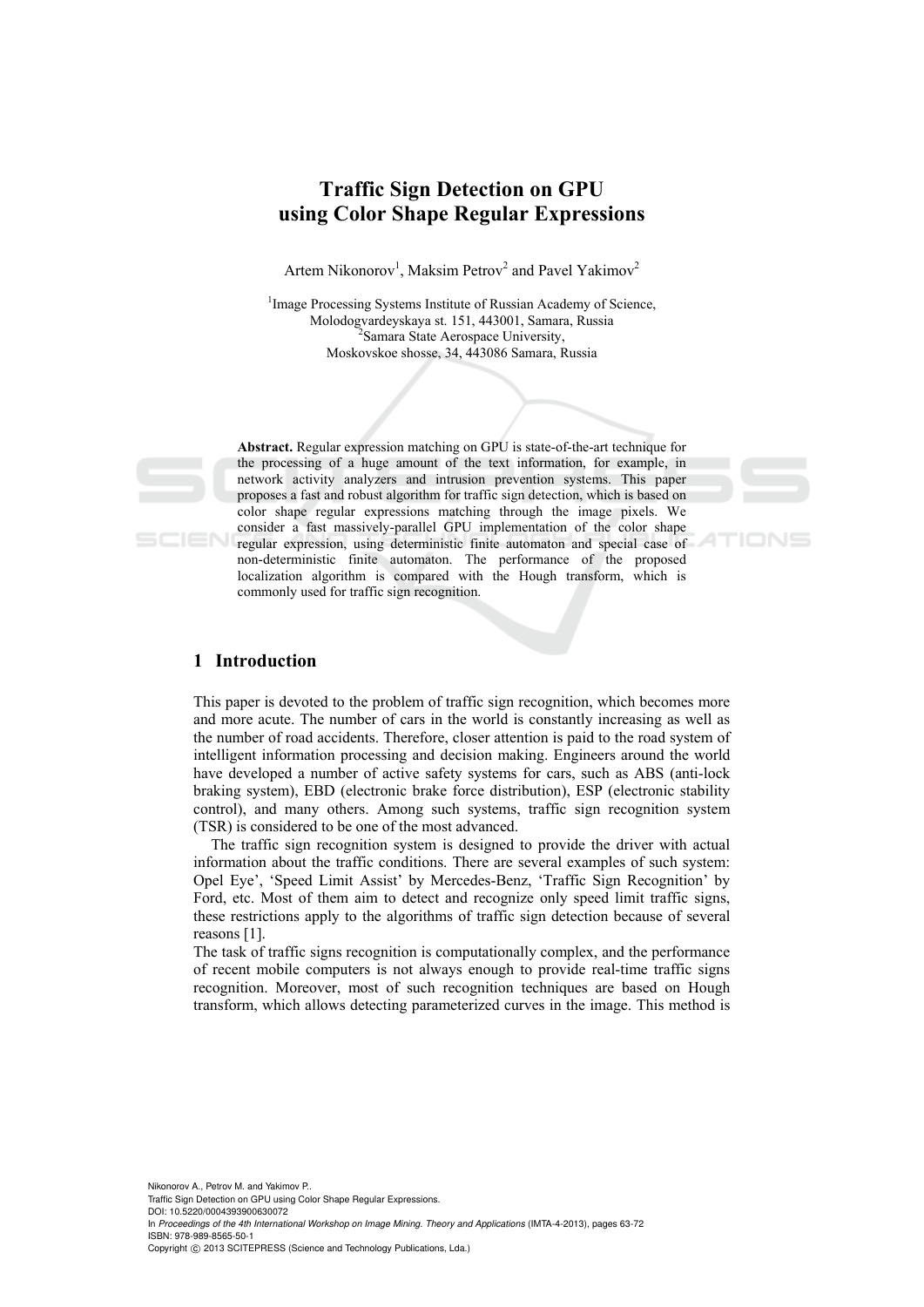suitable when searching for circular traffic signs, but the detection of triangular traffic signs using Hough transform causes a certain problem.

The traffic sign recognition usually consists of two main steps: the detection of signs and then the recognition of the identified object. There are a lot of different recognition techniques, and it is actually not problematic to recognize the detected object of a small size, having samples or templates of possible traffic signs. In this paper, we will introduce our new method of detection traffic signs, which is based on the use of regular expressions.

## **2 Traffic Sign Detection**

There are several methods to detect a traffic sign in the image, and one the most common is the technique that uses the sign color information. The color feature makes it possible to distinguish the sign from other surrounding road conditions. The first step of traffic sign recognition can be implemented on the basis of color information [6] It is necessary to mention that the first papers about the recognition of traffic signs appeared in the 1960s; the first working software solutions emerged in the 1990s [7].

In many studies, some restrictions on the? RGB component of images are used to detect the signs in the background of some road conditions, similar to those in [6]:

$$
r/g > \alpha_{red}
$$
  
\n
$$
r/b > \beta_{red}
$$
  
\n
$$
g/b > \gamma_{red}
$$
\n(1)

In particular, the color filtering in the RGB space is used in [8] to detect speed limit signs. In some works, HSI space or HSB are considered more suitable for recognition tasks [6], [9].

The approach to the detection of signs that is based on the color filtering does not require a lot of computing resources. This explains the popularity of this approach in the early 1990s until 2006 [8]. However, the accuracy of this approach is insufficient / too low. A good example of one of the three signs which is "not red enough" in terms of using color filtering, is shown in Figure 1.



**Fig. 1.** Error detection in sign detection based on color information.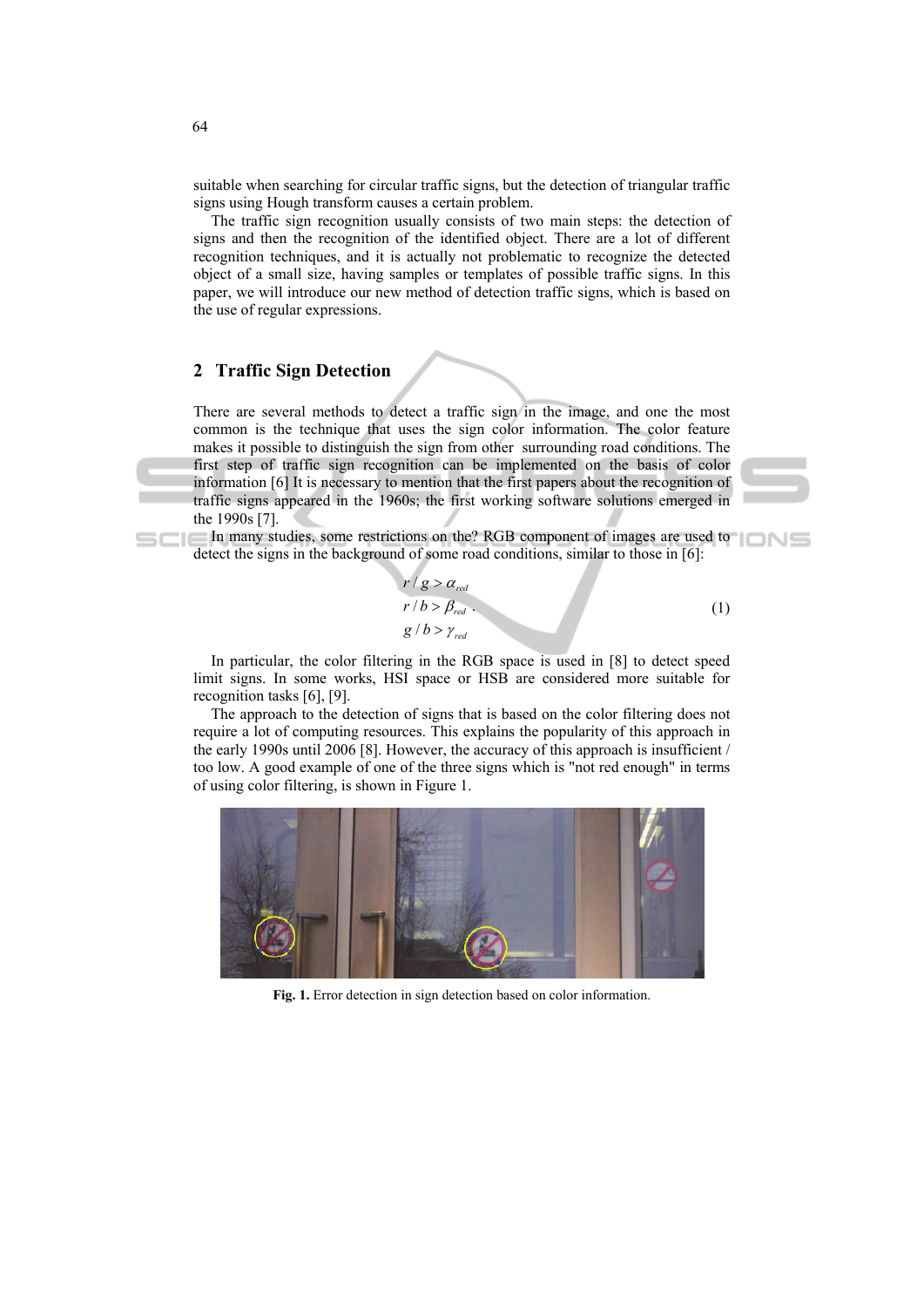The current performance of embedded computing systems allows using more sophisticated algorithms of detecting signs in real-time. In addition to color information, all of these systems detect the signs, using the information about the objects' shape [10].

One of the most common methods that use the information about shape is Hough Transform [11]. The main idea of Hough transform detection method is using a special Hough space, which is actually an accumulator image with voices for the sought-for objects in each pixelHaving transformed the original image, the Hough space image contains one or several brightest points with the largest amount of voices for the objects coordinates [12]. For example, in paper [13], a Hough-like transform is used to detect the U.S. speed limit signs. The main advantage of this method is robustness and resistance to different distortions like noise. However, this method is hard to implement in real time when processing full HD frames from a video sequence. Thus, we propose a new effective and fast method of traffic sign recognition based on color filtering.

## **3 Detecting Signs using Color Shape Regular Expressions**

The proposed in this paper approach lies in the fact that the procedure of color filtering and pattern matching is modified: we use regular expressions like a scheme for colors of image lines pixels in image line processing. We will call this approach *color shape regular expressions*. These regular expressions are implemented using the *Deterministic Finite Automaton* (DFA) or Non-*Deterministic Finite Automaton (NFA)*  [2]. To describe it, let us consider the detection of the class of red traffic signs. Further, according to the properties of DFA, the approach can be generalized to an arbitrary set of signs.

The steps of our algorithm are as follows.

- 1. The coordinates of 'white point' are identified in the analyzed frame retrieved from a camera.
- 2. A saturation analysis is performed according to (1), to make a decision about the point color. The threshold values are determined based on the coordinates of the white point. The threshold is performed in accordance with the threshold values (1).
- 3. The colors are divided into three main classes: red (class R), white (class W), and class C with all the colors which are not represented in R and W.
- 4. Passing through the image pixels line by line, each area is compared to the possible line of the sought-for sign.
- 5. The following comparison is made. For a set of signs, it is possible to select the most distinctive line with certain sequences of pixels with colors from the mentioned classes. So, for many of the prohibition signs and the signs of priority (for example, 'passing is prohibited', 'give way', 'parking is prohibited'), the typical sequence of colors is coded as:

$$
R\{b_0, b_1\} [WRG]\{w_0, w_1\} R\{b_0, b_1\}
$$
 (2)

The sequence (2) is treated as a regular expression written for the alphabet of symbols for color classes red, white and grey - R, W, G. Here the constants  $\{b_0, b_1\}$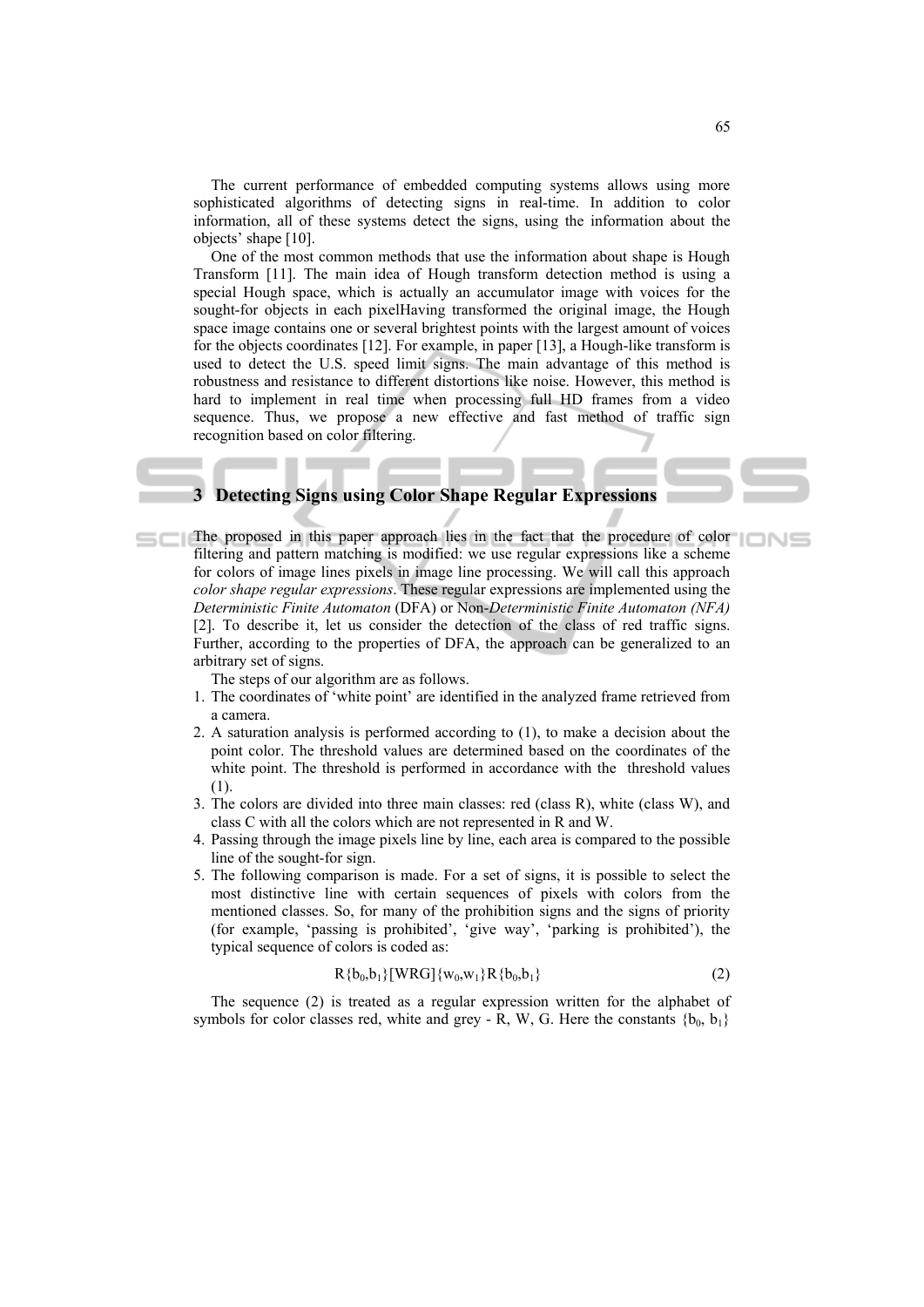denote a valid range limits of the width of the red sign border line,;  $\{w_0, w_1\}$  specify the range of the width of the inner area of the sign.

Formally, the regular expressions, dealing with image lines, can be defined in a similar way as the regular expressions that processes the text strings [3]. Table 1 shows the main elements of color shape regular expressions introduced by analogy with the text regular expressions. A symbol means the color of a pixel. The positive result of the processing of some segment of the image line with the help of color shape regular expression means a positive localization decision.

| Name        |               | Regular expression | Destination                                                                                |
|-------------|---------------|--------------------|--------------------------------------------------------------------------------------------|
| Epsilon     |               | E                  | $\{''''\}$                                                                                 |
| Character   |               | A                  | For some character $\alpha$ , i.e. the color of                                            |
|             |               |                    | pixel form class $\alpha$ .                                                                |
|             | Concatenation | <b>RS</b>          | Denoting the set $\{\alpha\beta   \alpha \text{ in } R \text{ and } \beta \text{ in } S\}$ |
|             |               |                    | e.g., {"ab"} {"d", "ef"} = {"abd", "abef"}                                                 |
|             | Alternation   | R S                | Denoting the set union of R and S. e.g.,                                                   |
|             |               |                    | {"ab"} {"ab","d","ef"} = {"ab","d","ef"}                                                   |
| Kleene star |               | $A^*$              | Denoting the smallest super-set of R that                                                  |
|             |               |                    | contains $\varepsilon$ and is closed under string                                          |
|             |               |                    | concatenation. This is the set of all strings                                              |
|             |               |                    | that can be made by concatenating zero or                                                  |
|             |               |                    | more strings in R, e.g., $\{$ "ab", "c" $\}$ * =                                           |
|             |               |                    | {o,"ab","c","abab","abc","cab","ababab",                                                   |
|             |               |                    | }. Where R is a set of symbols                                                             |
|             | Kleene cross  |                    | This is the set of all strings that can be                                                 |
|             |               |                    | made by concatenating one or more                                                          |
|             |               |                    | strings in R                                                                               |

**Table 1.** Color shape regular expressions elements.

Regular expressions can be implemented in the form of DFA and NFA. The DFA implementation complexity is *O(N)*, where *N* is a string size [2].

DFA implementing expression (2) is shown in Fig. 2, symbols R, W, and G means colors which is shown in (2). In this figure we use the following notation for the DFA states. State  $0$  is a state before the object, state 1 is the object beginning, N means detection failure, Y means positive detection. States Y and N are final states of DFA. States from A to H is calculated from expression (2) by the following rules:

 $A = b_0,$   $B = b_1,$   $C = b_1 + 1,$   $D = b_1 + w_0,$  $E = b_1 + w_1$ ,  $F = b_1 + w_1 + 1$ ,  $G = b_1 + w_1 + b_0$ ,  $H = b_1 + w_1 + b_1$ .

66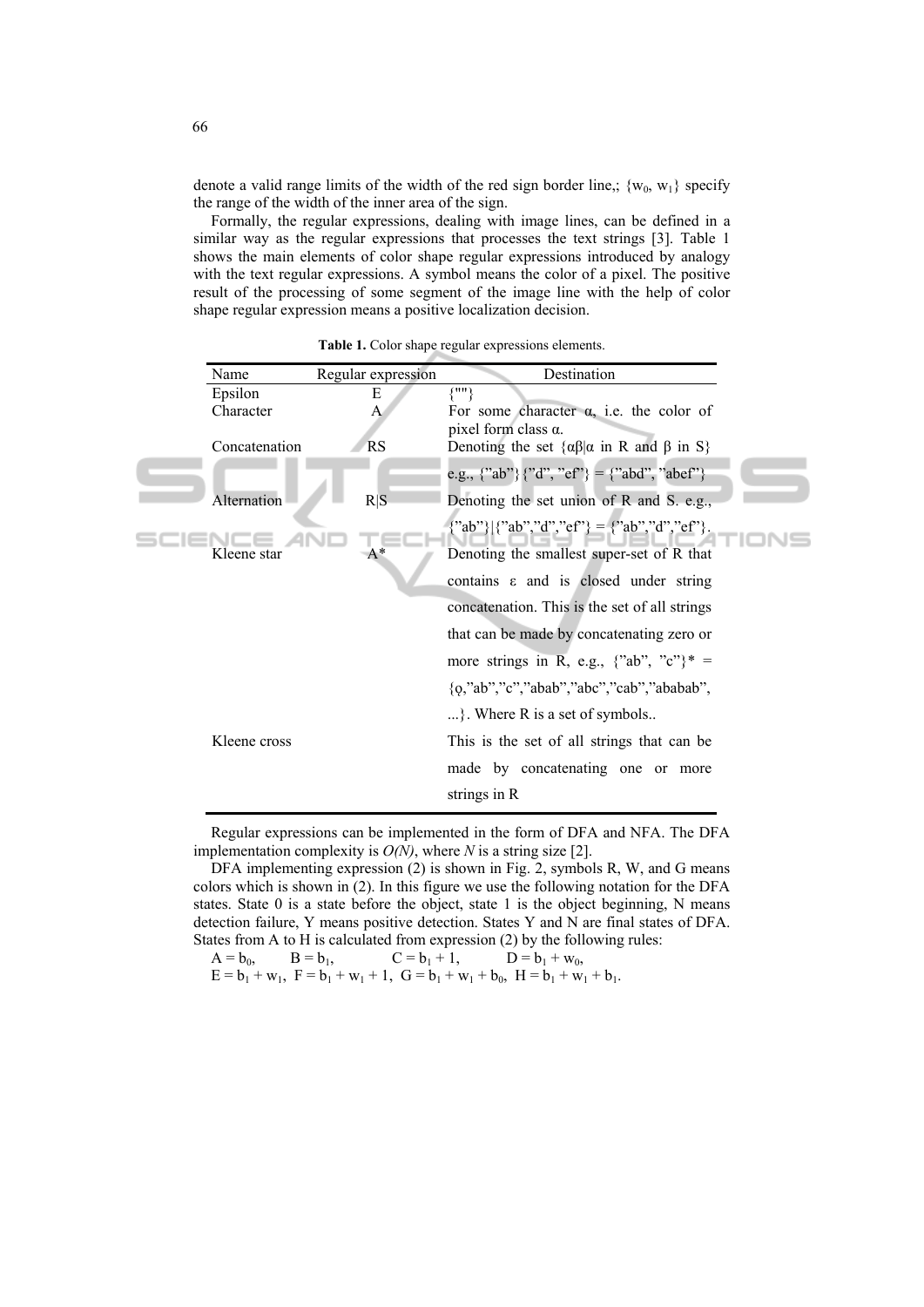

**Fig. 2.** Deterministic finite automation implementing a certain expression.

| $G   G   R   R   R   R   R   R   G   G   G   R   R   R   R   R$ |  |  | 2   3   4   5   6   7   8   9   10   11   12   13   14   15 |  |  |  |  |  |
|-----------------------------------------------------------------|--|--|-------------------------------------------------------------|--|--|--|--|--|
|                                                                 |  |  |                                                             |  |  |  |  |  |

**Fig. 3.** An example of Image line for processing using DFA.

The disadvantage of such definition is the fact that the color shape regular expression matching, implemented as a DFA, can lead to missing objects in the image. Suppose the image line in Figure 3 begins with the desired object pixel 11, but expression (2) will begin processing with pixel 3. When the value  $b_0 < 5$ , the true position of the object will be treated by pattern (2) as an inside part of the object (this part is shown as states from C to H in Fig. 2. Thus, the true position of the object will be misdetected.

*Non-deterministic finite automaton* (NFA) implementation, which allows multiple switches between the states, is devoid of this disadvantage and does not fail to localize the object. NFA regular expressions are implemented in (flex, grep, pcre) and in iNFAnt for GPU processors [4].

We can show that in the case of color shape regular expressions processing with NFA, we can obtain the following modification of the scheme from Figure 2. Starting from state C to state H, any red pixel is regarded as an opportunity to branch to a new DFA of the same structure. This simplified scheme can keep the complexity of the performance of each branch of the algorithm *O(N)*, but nevertheless it realizing NFA. In more detail, the features of such scheme implementation for the GPU are described in the next section.

Finally, regular expression (2) could be generalized for other classes of traffic signs, using the alternation operation from Table 1. For example, we can add blue sign support to expression (2):

$$
R{b_0, b_1}\{WRCB\} {w_0, w_1}R{b_0, b_1}\left| B{b_0, b_1}\right| WRCB]{w_0, w_1}B{b_0, b_1}
$$
 (3)

where B is a symbol for the blue color class, other symbols are the same as in expression (2). To use this regular expression, we should include blue pixels detection in the color segmentation step. After a positive localization result of the expressions for some segment  $\alpha$  of the image line, the same localization will be process in the orthogonal direction to the segment. If the search in the orthogonal direction gives a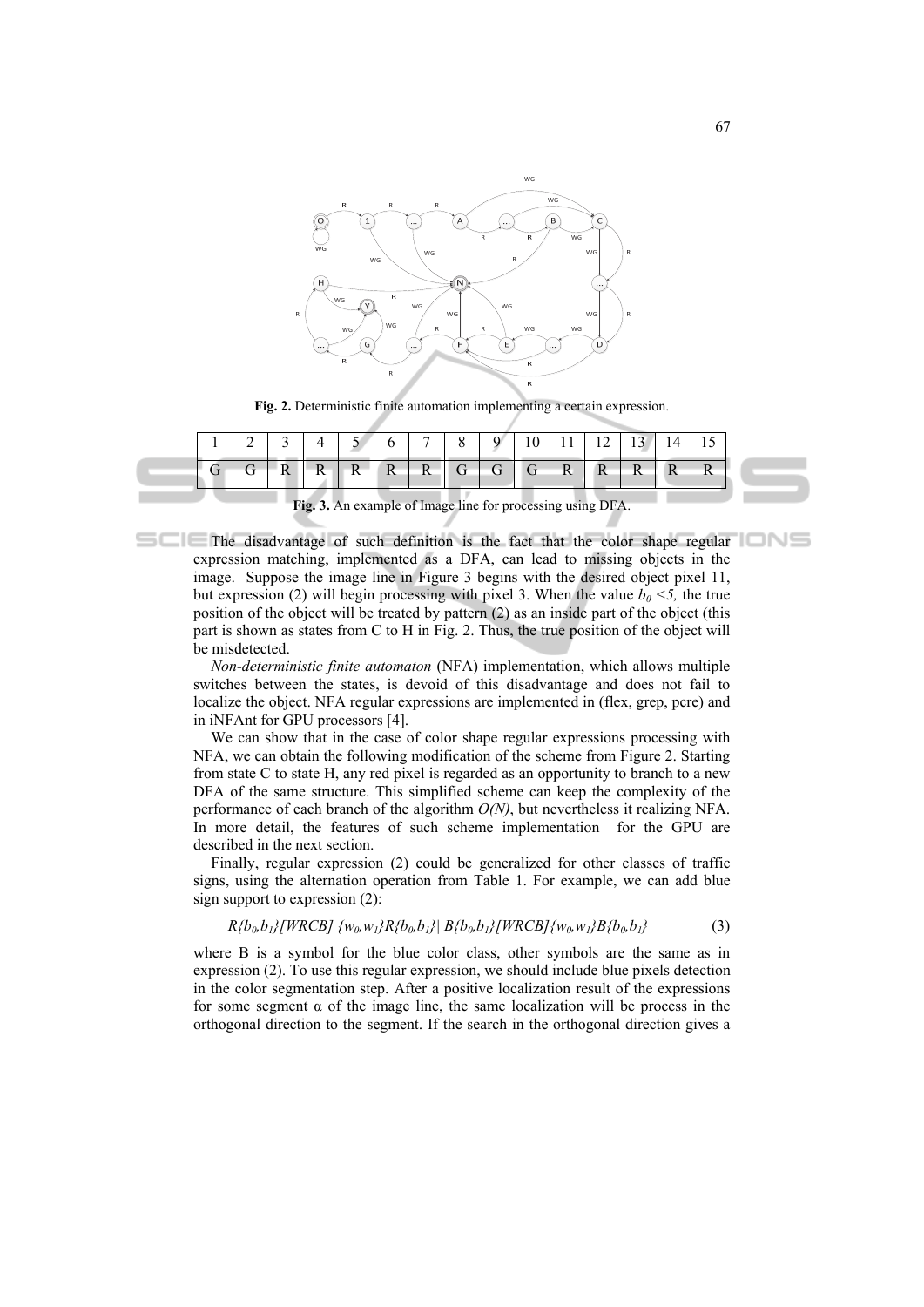positive result for orthogonal segment β, then the rectangle made by segments  $α$  and  $β$ is selected as boundary of the required object. Finally, we denote a localization rule for the image segments that build boundary rectangle of the object:

$$
R(\alpha_i) \wedge R(\beta_i) = true, \ \alpha_i \perp \beta_i, \ \alpha_i \wedge \beta_i \neq \varnothing \tag{4}
$$

where  $\alpha_i$  and  $\beta_i$  are intersected segments of the image line and the column, and R is some color shape regular expression (2) or (3). In general, the regular expression in (4) may differ for the rows and columns of the image, but in case of the traffic sign detection they are the same. Consequently, the boundary rectangle S for the object is defined by the intersection of the rectangles  $S_i(\alpha_i, \beta_i)$ , which are based on the crossing of segments  $\alpha_i$  and  $\beta_i$ .

$$
S = \bigcap_i S_i(\alpha_i, \beta_i) \tag{5}
$$

The composition of rules  $(2) - (5)$  provides the overall localization rule. Such composition that build the boundary rectangle of the object is based on the principle of enhancement of weak classifiers (boosting) which are successfully used in AdaBoost [5] and Viola Jones detectors [14].

### **4 GPU Implementation based on Finite Automaton**

SCIENCE AND TECHNOLOGY

Parallel processing is very important for such embedded systems as driver assistant systems. In this section, we will describe massively parallel implementation of color shape regular expressions for GPU. Then, we will compare the proposed method with well-known Hough transformation.

In commonly used approaches to pattern or regular expression, matching parallelization is made using data decomposition. It means that each parallel thread processes an independent portion of data. For regular expression matching in network traffic, each thread processes its own packet; for template matching in image analysis, each thread processes one row of the image.

We will discuss three approaches of GPU implementation for color shape regular expressions. Firstly, we will consider a naïve "plain" implementation of pattern matching, using expression (2) as a template. Secondly, we will study DFA implementation of the color shape regular expressions, and finally, we will consider the implementation based on NFA of a special kind. In all of these approaches, image lines are processed independently.

The plain implementation uses conditions, loops and accumulator variables to implement regular expression search like usual pattern matching. The code in this case contains many conditions and branching. It works for CPU processing, but as GPU architecture is close to SIMD [16], branching is too expensive for GPU.

On a modern GPU, a number of threads (usually 8 or 16) execute one instruction at a time. This number of threads is called *warp* [16]. If only one thread of the warp satisfies a certain condition, other threads must wait for this thread. This fact leads to more than 8 or 16 times decrease in overall computation speed.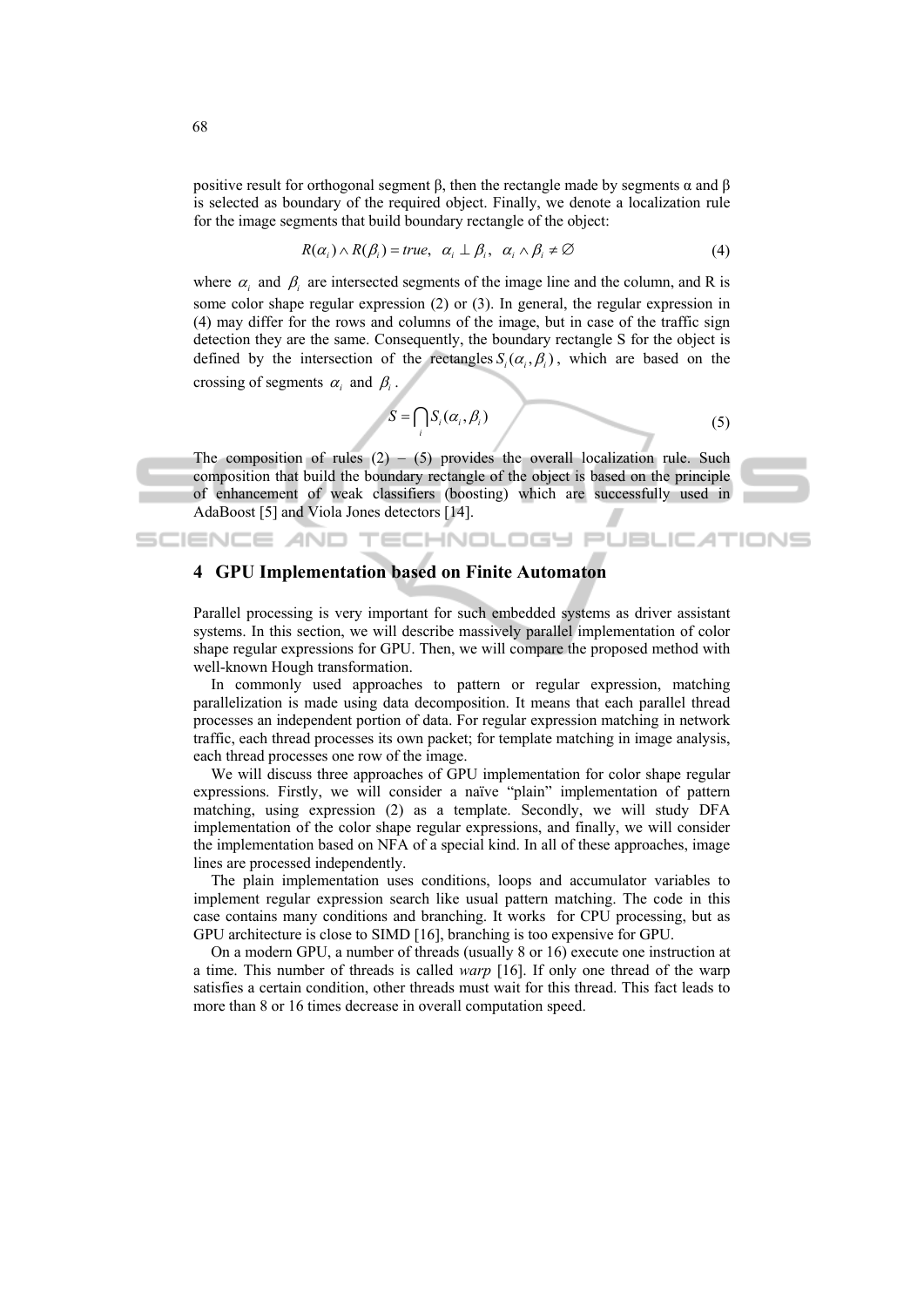There are many branching conditions for the naïve implementation of color regular expressions. For example, if one thread of the warp finds pixels matching to the object's part, and the other threads do not, then they must wait. This feature strongly limits GPU parallelization speedup of naïve implementation of color shape regular expressions. In our realization, the GPU/CPU speedup was 3.3 as shown in Table 2.

 In traffic analysis systems and IPS [15], the speedup of GPU implementation of regular expression matching is more than 15. In these systems, DFA is usually used, and state-of-the-art systems use NFA [17].

DFA implementation for the color shape regular expression is quite similar to DFA implementation of the text regular expression. The listing 1 shows this DFA code. In this listing array statesTable implements states of DFA, function storeObject() is called when object detected. NFA implementing by last string of the for-loop when function startNewBranch() is called.

**Listing 1.** NFA implementation of the color shape regular expressions.

```
for(i = 0, i<N, i++){
           symbol = symbolFromImageLine(img, i);
            state = statesTable[state][symbol]; 
           if(state == 1) objectStart = i;
\blacksquare if(state == STATE_N) objectStart = 0;
           if(state == STATE_N) objectStart = 0;<br>if(state == STATE_Y) storeObject(objectStart, i);
                                                                          IONS
           if(state >= STATE C & symbol == RED)
             startNewBranch(i);
         }
```
In our case, we need only simple special case of NFA. The main DFA processes the line until state C. It is the state when the first border of the object is passed. Starting from this state, every red pixel is treated as a possible starting point for another object location. So, every state from C is threated as two way decision in terms of NFA [2]. In each state with two way decision we must start new DFA processing when R symbol come. The listing in Fig. 5 shows the principal code of this special case of the NFA. Ideally in each "backward point" we need a new thread to process, really we reserve fixed size tread pool for processing the line, using the described NFA. The size of the pool is a parameter for experimental estimation.

#### **5 Results**

We compared the proposed method with Hough transform that is commonly used for traffic signs detection. We use standard GPU implementation of Hough transform from OpenCV library [18]. This realization has one disadvantage: it detects only circle shaped signs, but with high accuracy. Our regular expression matching algorithm detects all the signs with square, circle and triangle shapes. Unfortunately, the algorithm has a possibility of false positive detection. Such kind of error should be filtered later during the sign recognition. Consequently, it does not seem possible to make a precise comparison of the accuracy of Hough detector and color shape regular expressions. As shown in many papers the accuracy of Hough transform is 90-95%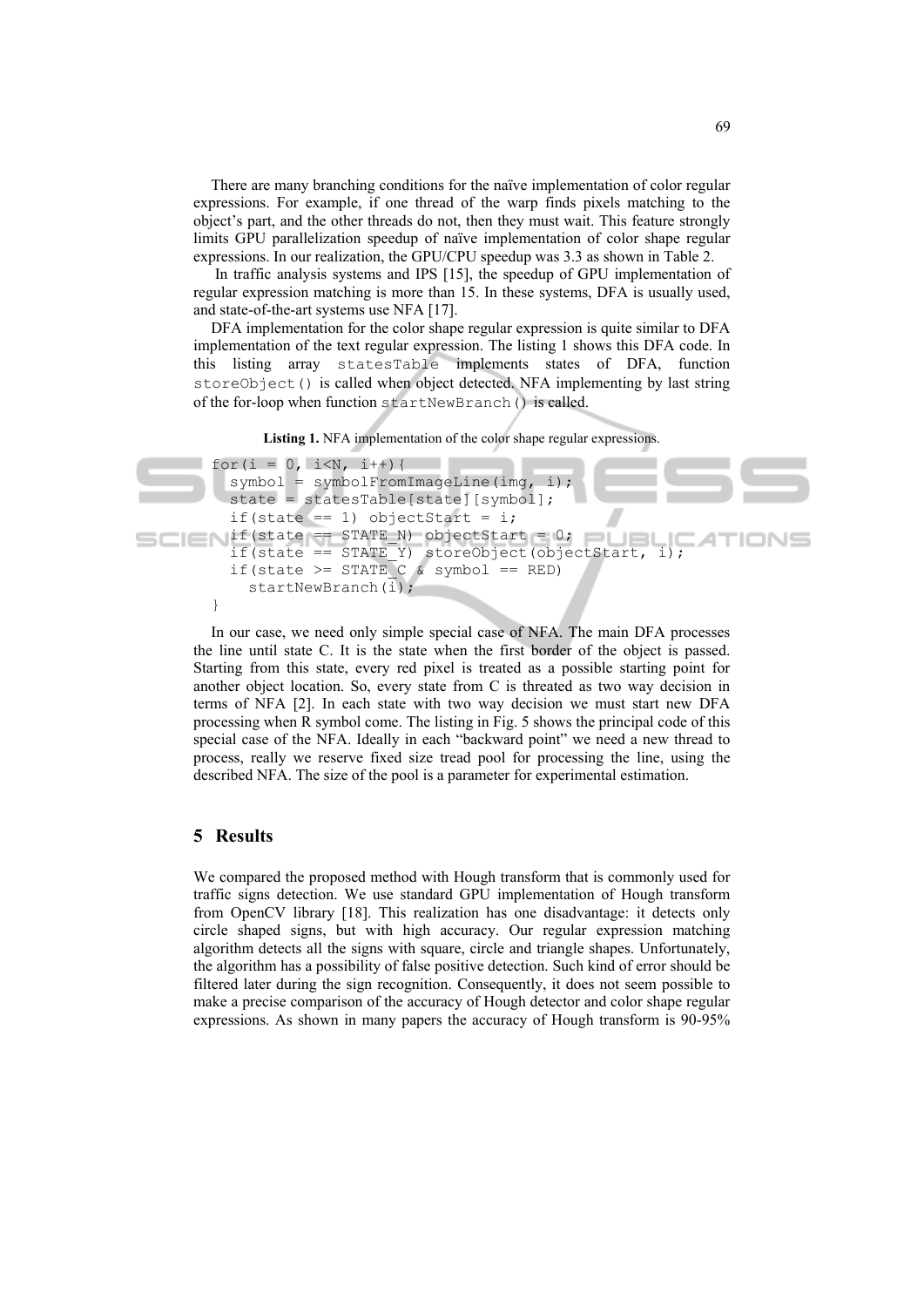for traffic sign detection. Accuracy of our detection algorithm is quite less, but all the errors are false positive detection which can be eliminated in recognition stage.

There are comparisons results of the performance of the described algorithms are shown in Table we show. We used Nvidia GeForce 560 as GPU, and Intel i5 2430 as CPU. It is shown in Table DFA implementation has no effect for performance of CPU realization but significantly increasing GPU performance. Implementation of NFA is slower than DFA but it reduces false positive detection errors by 31% in comparison with DFA. As shown in table color shape regular expressions are significantly faster than Hough transform for traffic sign detection.

**Table 2.** Performance comparison between Hough transform and color shape regular expressions.

|                                                          | CPU, ms | GPU, ms |  |
|----------------------------------------------------------|---------|---------|--|
| Hough transform                                          | 90      | 30      |  |
| Color shape regular expressions, naïve<br>implementation |         | 4.5     |  |
| Color shape regular expressions, DFA                     | 16      |         |  |
| Color shape regular expressions, NFA                     |         |         |  |

**Finally, examples of traffic signs detection and recognition by Hough transform and THUS** by color shape regular expression is shown in Fig. 4.



**Fig. 4.** Detection and recognition of the traffic sign.

### **6 Conclusions**

Regular expression matching on GPU is state-of-the-art technique for the processing of a huge amount of the text information, for example, in network activity analyzers and intrusion prevention systems. This paper proposes a fast and robust algorithm for traffic sign detection, which is based on color shape regular expressions matching through the image pixels. The special case of non-deterministic finite automaton used for GPU implementation allows reaching of more than 15 times speedup in comparison with CPU version.

Unfortunately, the proposed algorithm has a possibility of false positive detection. Such kind of error should be filtered later during the sign recognition. Consequently,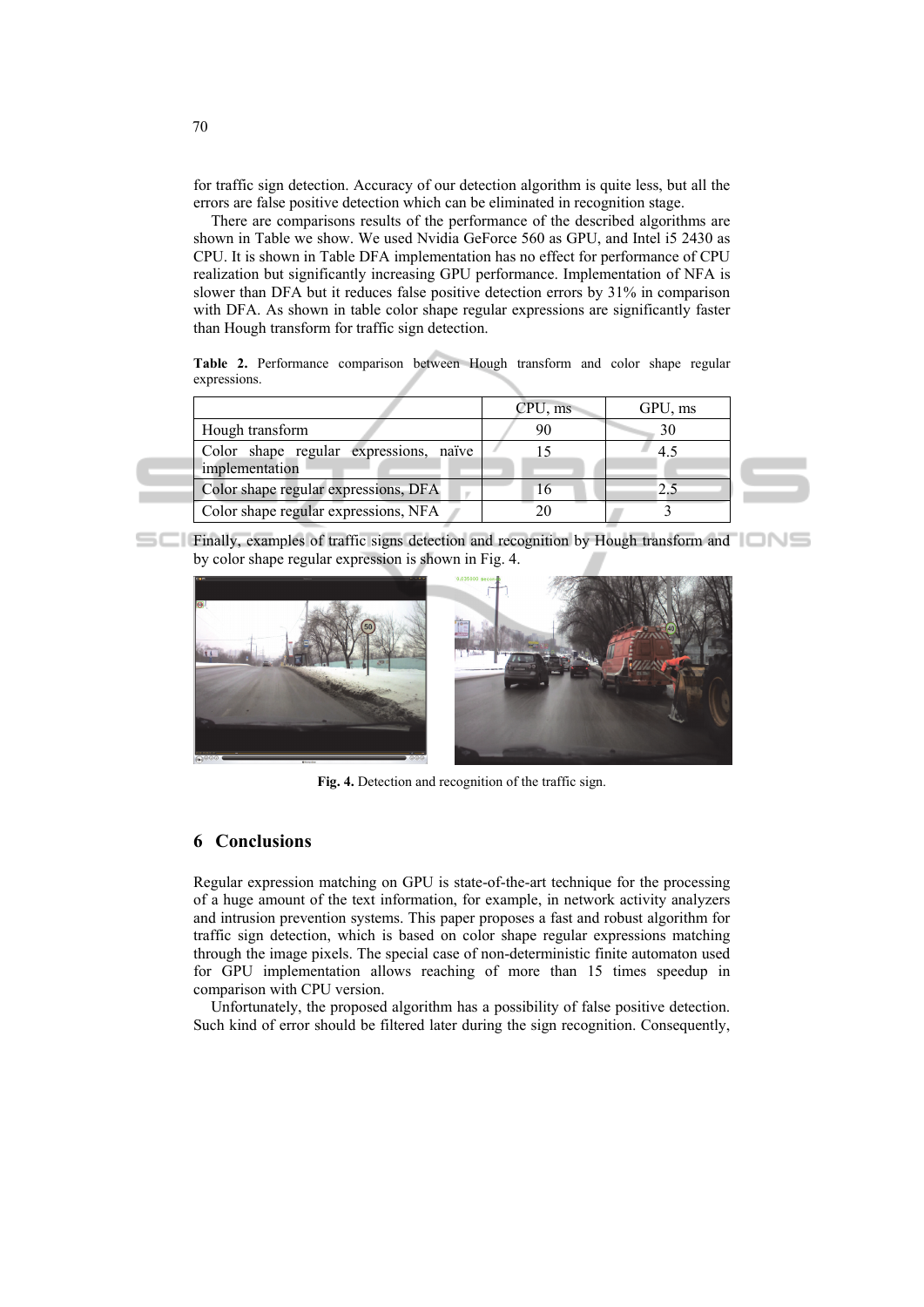it does not seem possible to make a precise comparison of the accuracy of Hough detector and color shape regular expressions. As shown in many papers the accuracy of Hough transform is 90-95% for traffic sign detection. Accuracy of our detection algorithm is quite less, but all the errors are false positive detections which can be eliminated in recognition stage. Detailed accuracy comparison of Hough transform and color shape regular expressions is a challenge for further research.

#### **Acknowledgements**

Authors are grateful to Professor Vladimir Fursov for many helpful discussions and the constructive criticism concerning the evaluations. This work was partially supported by Russian Foundation of Basic Research (Project No. 11-07-12051-ofi-m, 12-07-00581-a, 12-07-31208).

#### **References**

- 1. Shneier, M.: Road sign detection and recognition. Proc. IEEE Computer Society Int. Conf. on Computer Vision and Pattern Recognition. (2005) 215 – 222.
- 2. Hopcroft, John E.; Motwani, Rajeev; Ullman, Jeffrey D. (2001). Introduction to Automata Theory, Languages, and Computation (2 ed.). Addison Wesley. ISBN 0-201-44124-1. 551 p.
- 3. Aho, Alfred V. Algorithms for finding patterns in strings, In van Leeuwen, Jan. Handbook of Theoretical Computer Science, volume A: Algorithms and Complexity. The MIT Press. pp. 255–300, 1990.
- 4. Cascarano N., Rolando P., Risso F., R. Sisto. 2010. iNFAnt: NFA pattern matching on GPGPU devices. SIGCOMM Comput. Commun. Rev. 40, 5, (2010). 20-26.
- 5. Freund Y., Schapire R.E. A Decision-Theoretic Generalization of on-Line Learning and an Application to Boosting. 1995,34pp.
- 6. Shneier, M.: Road sign detection and recognition. Proc. IEEE Computer Society Int. Conf. on Computer Vision and Pattern Recognition. (2005) 215 – 222.
- 7. Ruta A., Y. Li, X. Liu: Towards Real-Time Traffic Sign Recognition by Class-Specific Discriminative Features. British Machine Vision Conf. (2007).
- 8. Torresen, J. A., W. Bakke, Y. Yang: Camera Based Speed Limit Sign Recognition System. 13th ITS World Congress and Exhibition. (2006) 115 – 129.
- 9. Ren, F., J. Huang, R. Jiang, R. Klette: General traffic sign recognition by feature matching. IEEE 24th Int. Conf. Image and Vision Computing. (2009) 409 – 414.
- 10. Oh, J.-T., H.-W. Kwak, Y.-H. Sohn, W.-H. Kim: Segmentation and Recognition of Traffic Signs Using Shape Information. Lecture Notes in Computer Science, Springer Berlin/Heidelberg. Vol. 3804. (2005) 519 – 526.
- 11. Ballard, D.: Computer vision. Englewood Cliffs, N.J., USA. (1982).
- 12. Hardzeyeu, V., Klefenz, F.: On using the hough transform for driving assistance applications. 4th International Conference on Intelligent Computer Communication and Processing, (2008) 91-98.
- 13. Christoph Gustav Keller, Christoph Sprunk, Claus Bahlmann, Jan Giebeland, Gregory Baratoff: Real-time Recognition of U.S. Speed Signs. Intelligent Vehicles Symposium, IEEE. (2008) 518-523.